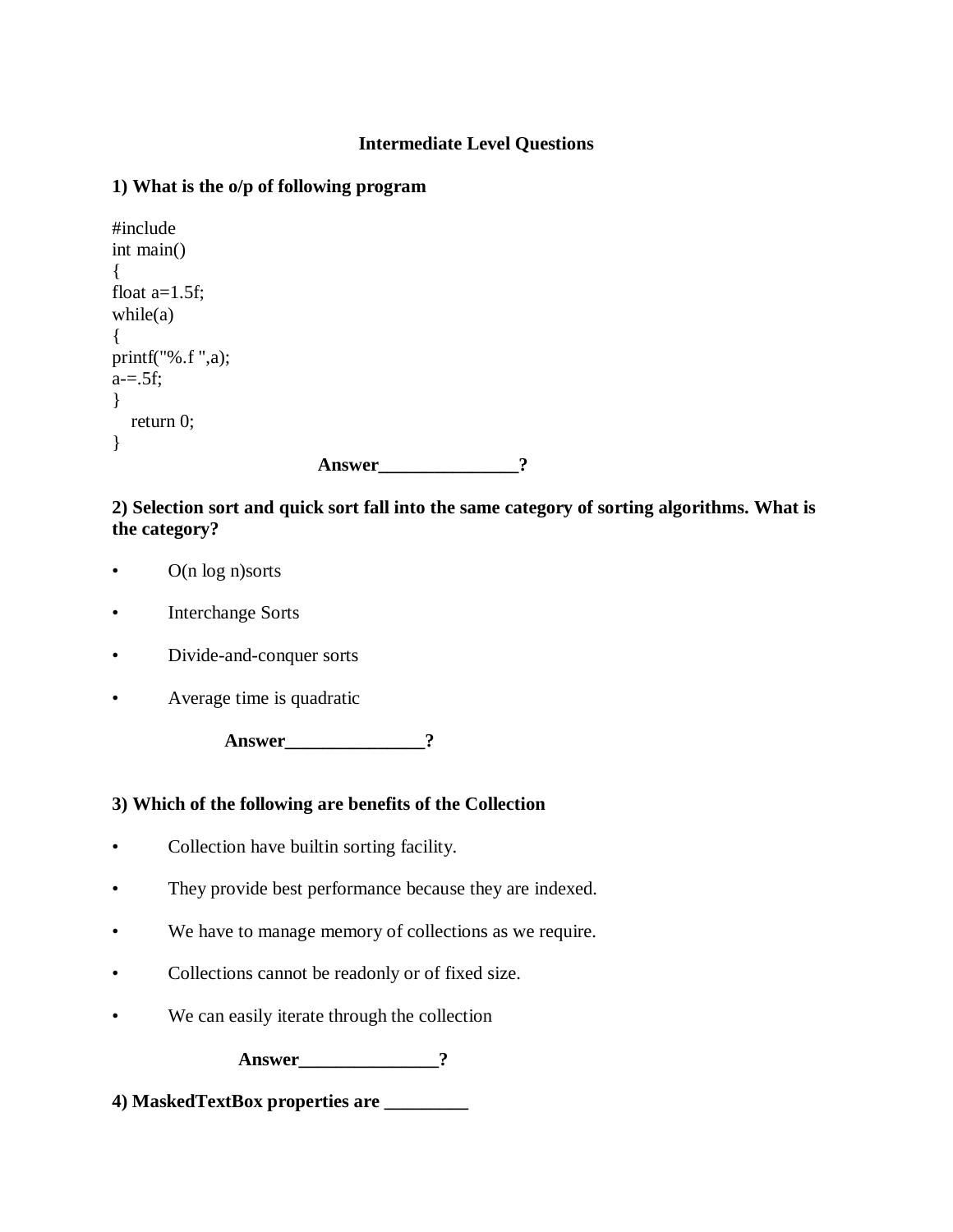- Text
- Mask
- Prompt Char
- All the above

Answer ?

### **5) What is the output of this program?**

```
#include 
using namespace std;
int main()
{
int age = 0;
try
{
if \text{(age} < 0){
throw "Positive Number Required";
}
cout << age;
}
catch(const char *Message)
{
cout << "Error: " << Message;
}
return 0;
} 
       • 0
• Error:Positive Number Required
• compile time error
• none of the mentioned
```
**Answer** 2

### **6) Which of the following is true about passport authentication?**

• Passport authentication is not available in ASP.NET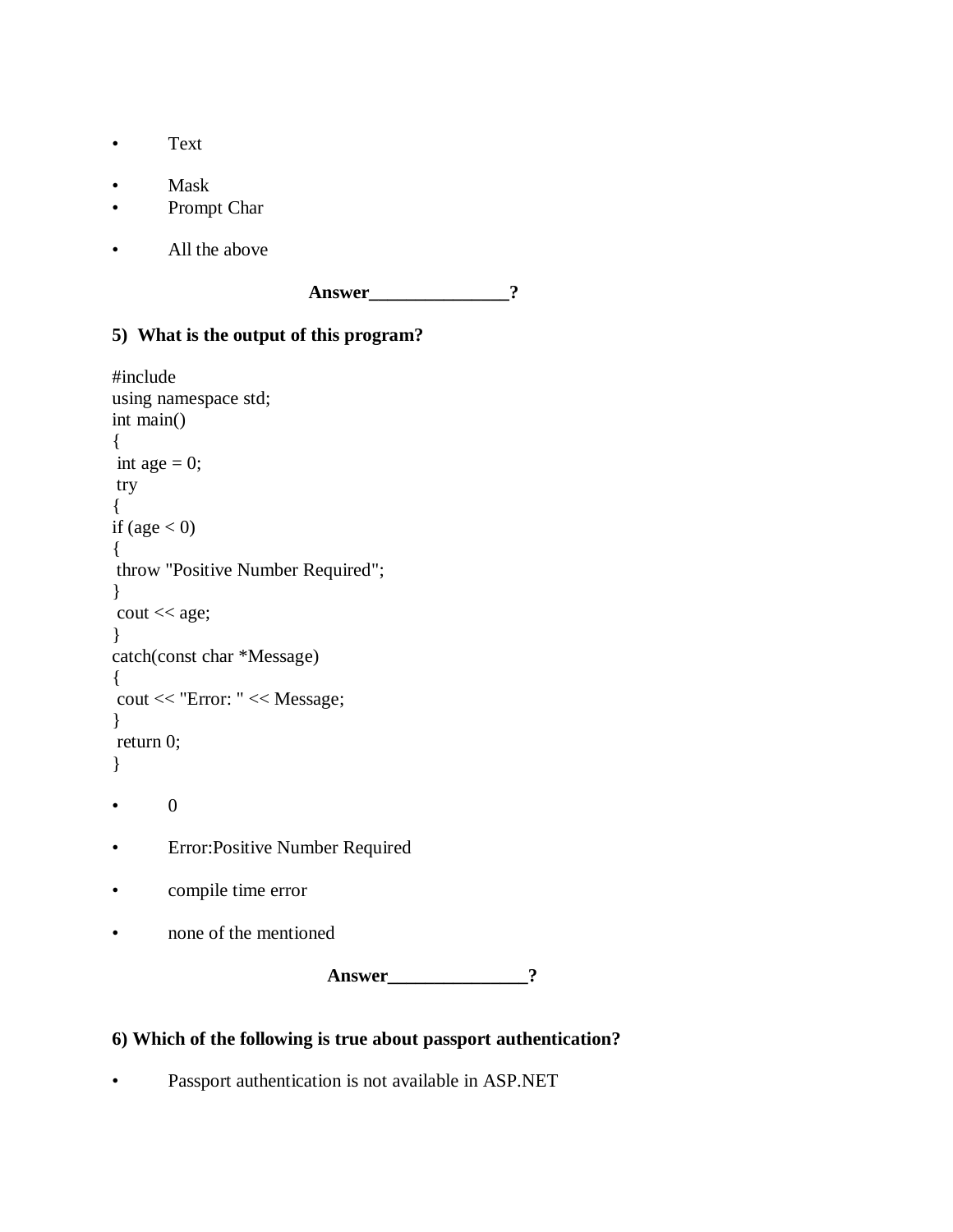- Passport authentication is provided by Microsoft
- Passport authentication returns a token if the authentication was successful
- None of the above

**Answer\_\_\_\_\_\_\_\_\_\_\_\_\_\_\_?**

#### **7) The functions COUNT(), MIN() and MAX() cannot take as input which of the following data type?**

- int
- char
- decimal
- date

**Answer** 2

### **8) [Outputcache(Duration=10)]**

public ActionResult GetTime() { object time=DateTime.Now.ToLongTimeString(); return View(time); }

### **Which of the following is correct about given snippet.**

- Any user will get same time up to 10min.
- Different users will get their own server time
- Time will increase normally

Answer ?

# **9) [HttpPost]**

[Outputcache (Duration=10),VaryByParam="Name"] public ActionResult GetTime(string Name) { object time=DateTime.Now.ToLongTimeString()+ " " +Name; return View(time); }

**Answer\_\_\_\_\_\_\_\_\_\_\_\_\_\_\_?**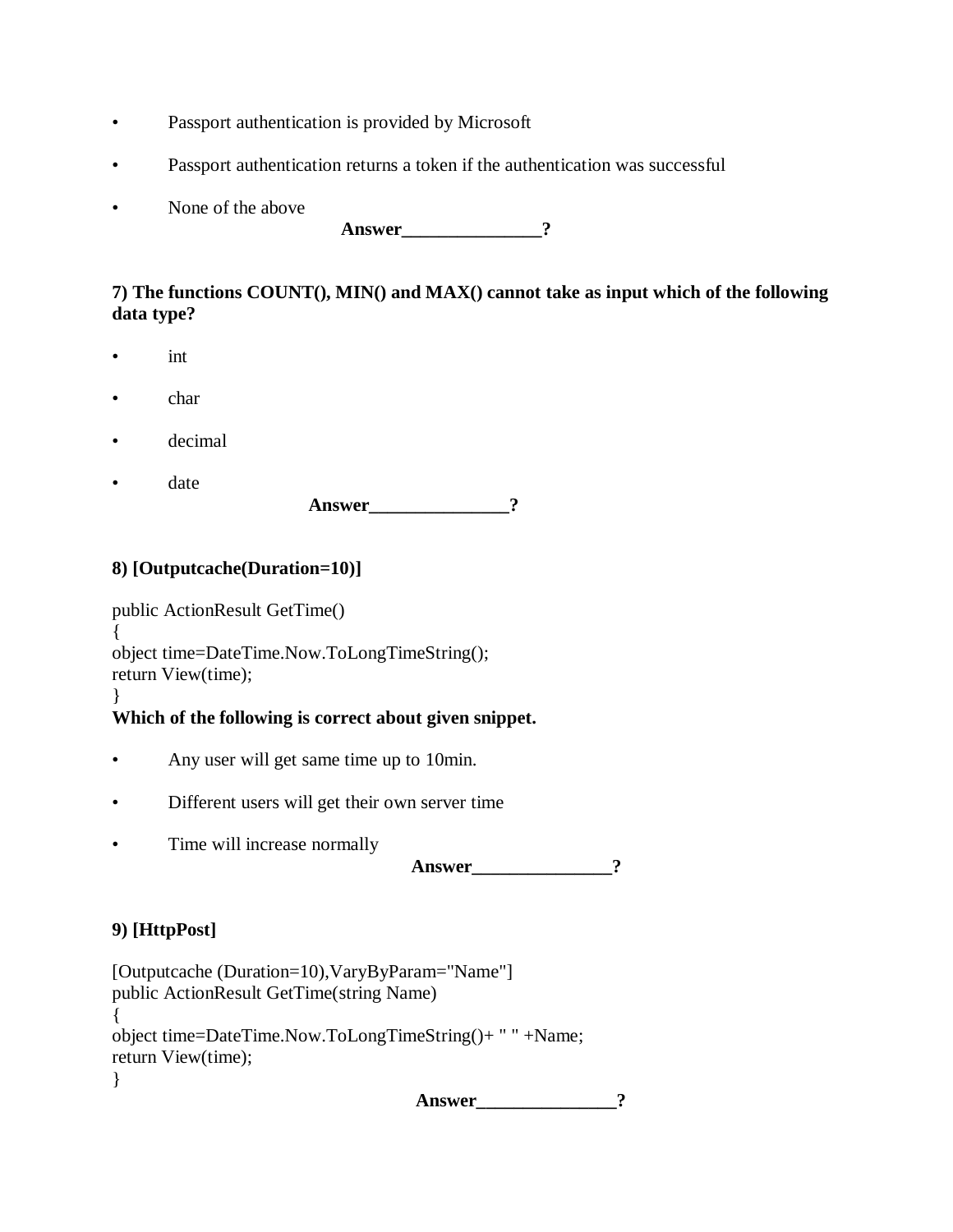#### **10) Which of the following is correct if multiple users are using the above snippet?**

- Same output for every user up to 10min.
- Name changes Output also changes.
- Compilation Error

Answer ? **11) Objects written as name value pairs are similar to** • Associative arrays in PHP

- Hash tables in C
- Hash maps in Java
- all

**Answer\_\_\_\_\_\_\_\_\_\_\_\_\_\_\_?**

•

**12) \_\_\_\_\_\_\_\_\_\_\_is an inline element and it can be used to group inline-elements in an HTML document. This tag also does not provide any visual change on the block but has meaning when it is used with CSS.** 

- span
- Div
- P
- H1

**Answer** 2

#### **13) How to set values from the elements**

- \$("input: text).val("Hello");
- $\qquad \quad \text{\$("input: text[name="Hello"]").val();}$
- \$("input: text[name='txt']").val("Hello");
- $\text{\$("input:}[name='txt']").val("Hello");$

Answer 2